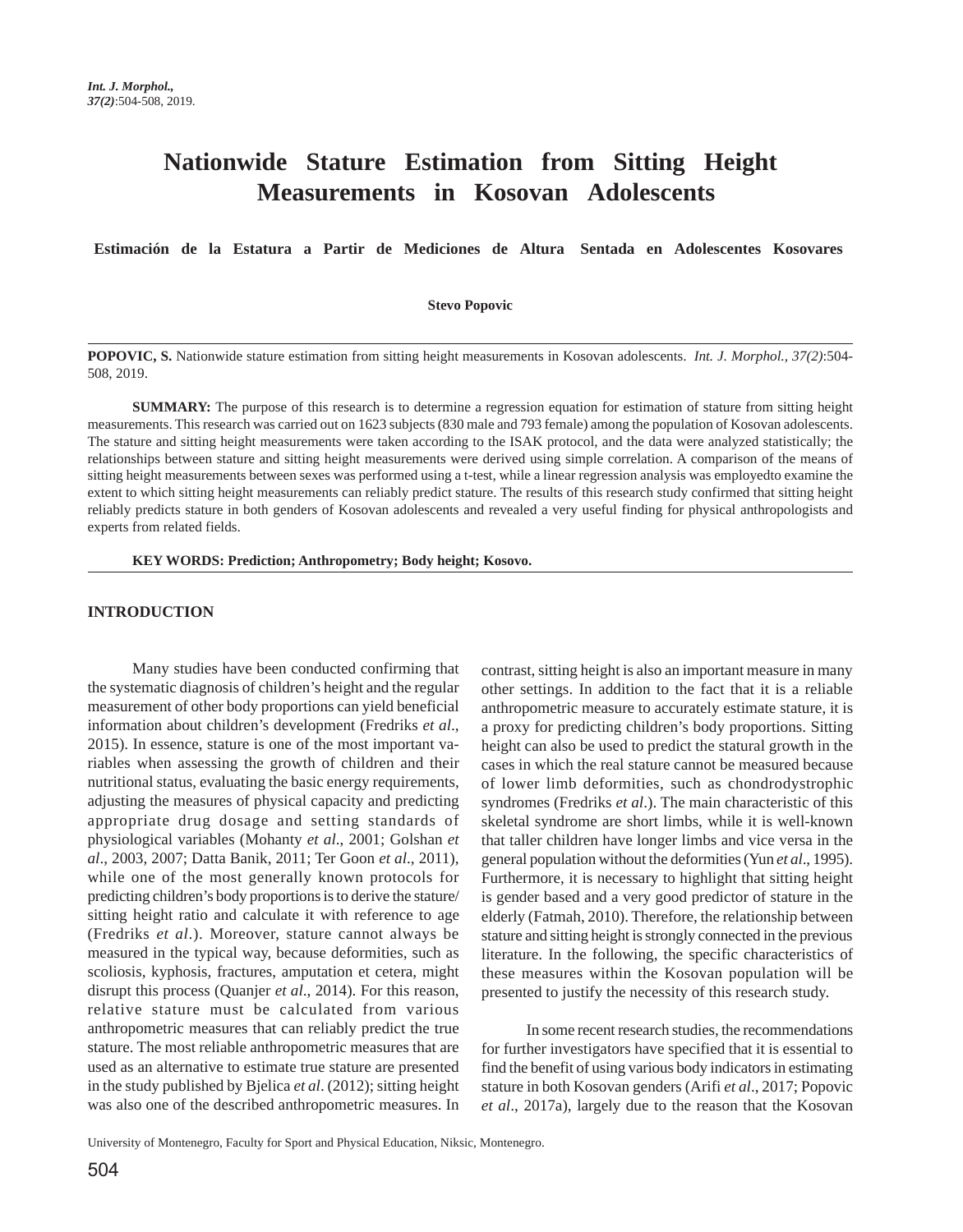population in both genders had specific body compositions, which is reflected in much more similar body indicators to their western neighbours from Montenegro than to their ethnic compatriots from Albania (J. Jarani, personal communication, 2018). The unusual stature of Montenegrins has long been recognised (the tallest male nation on the planet at the beginning of the 20th century) as well as its distinct body proportions, such as long lower and short upper limbs (Coon, 1975). In contrast, the Kosovan male population has almost reached the average stature of Montenegrins and was almost five centimetres taller than the Albanian male population (J. Jarani, personal communication, 2018). According to available data, similar estimations are also expected in the female population at the national level (Popovic *et al*., 2017b; Masanovic, 2017). This might be explained by the fact that Montenegrins and Kosovans live in similar geographic as well as climatic conditions, which are characteristic of the area of the Dinaric Alps. Therefore, these external factors had the dominant influence on the mentioned population growth and special research focused on siting height and its relationship with stature in the Kosovan population is necessary, mostly because many studies with this purpose are available on populations throughout the world, but the available data on Kosovan subjects is very poor, and a national survey is the best solution to determine these unverified facts. Considering the rather sparse recent scientific literature, the purpose of this research was to examine the sitting height in both Kosovan genders and its association with stature.

# **MATERIAL AND METHOD**

This research included 1623 final year high-school students (830 male and 793 female) from Kosovo to be subjects. Two reasons qualified the selected individuals: the first is related to the fact that the growth of an individual ceases by this age, while the second is related to the fact that there is no age-related loss in the stature at this age. The average age of the male subject was 18.26±0.45 years old (range 18-20 years), while the average age of the female subject was 18.24±0.43 years old (range 18- 20 years). It is necessary to underscore the fact that the researchers have excluded from the data analysis the individuals with physical deformities as well as those without informed consent. The exclusion criterion was also being non-Kosovan.

The anthropometric measurements, including sitting height and stature, were taken according to the protocol of the International Society for the Advancement of Kinanthropometry (Marfell-Jones *et al*., 2006). The trained measurers have measured selected anthropometric indicators (same measurer for each indicator), while the quality of their performance was evaluated against the prescribed "ISAK Manual". Finally, the age of each subject was obtained directly from their birth dates.

The analysis was performed using the Statistical Package for Social Sciences (SPSS) version 20.0. Means and standard deviations (SD) were obtained for both anthropometric variables. A comparison of means of sitting height between genders was performed using a t-test. The relationships between stature and sitting height were determined using simple correlation coefficients at a 95 % confidence interval. Next, a linear regression analysis was carried out to examine the extent to which the sitting height can reliably predict stature. Statistical significance was set at  $p<0.05$ .

### **RESULTS**

A summary of the anthropometric measurements of both genders is shown in Table I. The mean of the stature for males was 179.52±5.96 cm and the sitting height was 95.13±3.56 cm; for females the stature was 165.72±4.93 cm, and the sitting height was 90.17±3.03 cm. The sex difference between sitting height measurements was statistically significant ( $t=30.131$ ;  $p<0.000$ ).

In Table II, the simple correlation coefficients and their 95 % confidence interval analysis between the anthropometric measurements are displayed. The associations between stature and sitting height were significant ( $p<0.000$ ) and high in this sample, regardless of gender (male: 0.691; female: 0.629).

The results of the linear regression analysis are shown in Table III. The first models were extracted by including age as a covariate. However, it was found that the contribution of age was insignificant; therefore, the age was dropped, and estimations were derived as a univariate analysis. The high values of the regression coefficient (male: 0.691; female: 0.629) signify that sitting height reliably predicts stature in both Kosovan sexes (male: t=27.48, p<0.000; female: t=22.77, p<0.000), which confirms the R-square (%) for males (47.7) as well as for females (39.6).

The associations between sitting height measurements and stature among the above models is displayed in a scatter diagram (Fig. 1).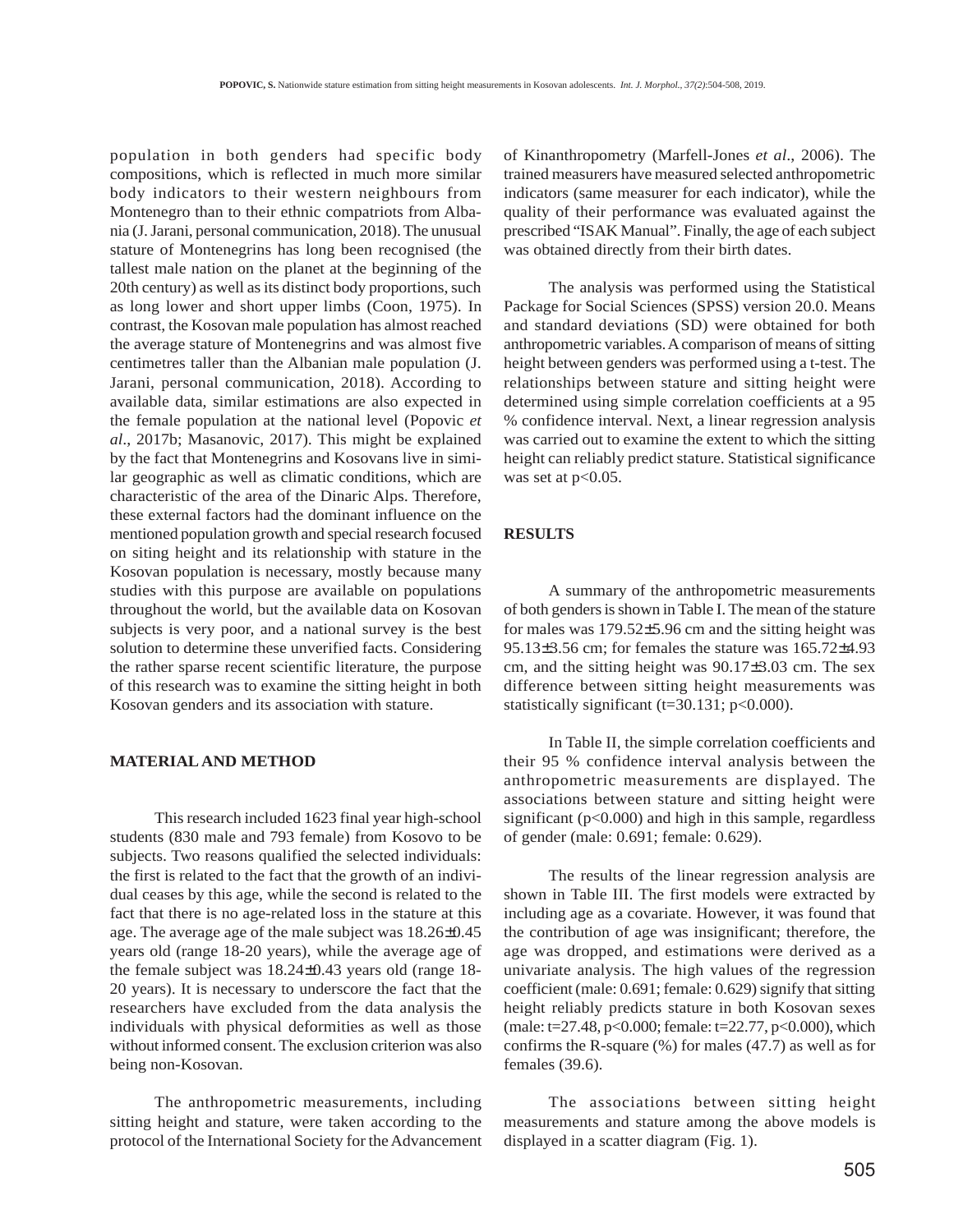| Subjects | Sitting Height Range<br>Body Height Range |                                  | study subjects. |                |                                    |                   |
|----------|-------------------------------------------|----------------------------------|-----------------|----------------|------------------------------------|-------------------|
|          | (Mean±SD)                                 | (Mean±SD)                        |                 | Correlation    | $95\%$                             | Significance      |
| Male     | 161.4-198.8<br>$(179.52 \pm 5.96)$        | 84.4-105.0<br>$(95.13\pm3.56)$   | Subjects        | Coefficient    | confidence<br>interval             | p-value           |
| Female   | 153.3-185.0<br>$(165.72 \pm 4.93)$        | 80.0-101.9<br>$(90.17 \pm 3.03)$ | Male<br>Female  | 0.691<br>0.629 | $0.641 - 0.740$<br>$0.575 - 0.683$ | < 0.000<br><0.000 |

Table I. Anthropometric measurements of the study subjects. Table II. Correlation between stature and sitting height of the

Table III. Results of linear regression analysis where the sitting height predicts the stature.

| Subjects | Regression<br>Coefficient | Standard Error<br>SE). | R-square<br>$\%$ | t-value | p-value |
|----------|---------------------------|------------------------|------------------|---------|---------|
| Male     | ).691                     | 4.313                  | 47.7             | 27.48   | 0.000   |
| Female   | 629.                      | 3.837                  | 39.6             | 22.77   | 0.000   |



Fig. 1. Scatter diagram and relationship between sitting height measurements and stature among both sexes.



# **DISCUSSION**

Based on different anthropometric parameters, the measurement of stature has been applied and understood since the 19th century in the field of physical anthropology. Many researchers have tried to determine the best anthropometric method for estimating the true stature. According to the accessible literature, it is quite appropriate to use arm span as the most reliable stature predictor (Mohanty *et al*.). In contrast, it is also confirmed that other anthropometric indicators, including foot length, knee height, tibial length, hand length, vertebral column length, sitting height, length of scapula, etc. can be used as reliable predictors of stature to a certain degree, in those situations in which arm span cannot be provided. Furthermore, it is known that certain anthropometric measurements may vary depending on racial affiliation (Popovic *et al*., 2016), and from one ethnic group to another (Popovic *et al*., 2013). It is noteworthy that researches confirming significant differences in previously mentioned anthropometric parameters between ethnically related people who live in different regions, that is, on territories with different geographical characteristics; are more and more common these days. It is therefore impossible to use the results of research obtained in different racial and ethnic groups, different regions, with certain geographical features, and generalize the obtained results, as some other scientific claims propose; however, it is necessary to conduct individual research for each racial and ethnic group, i.e. population living in a geographically specific area for which the requirements that are the subject Fig. 2. Frequency of sitting height among both sexes. of this study have not been determined.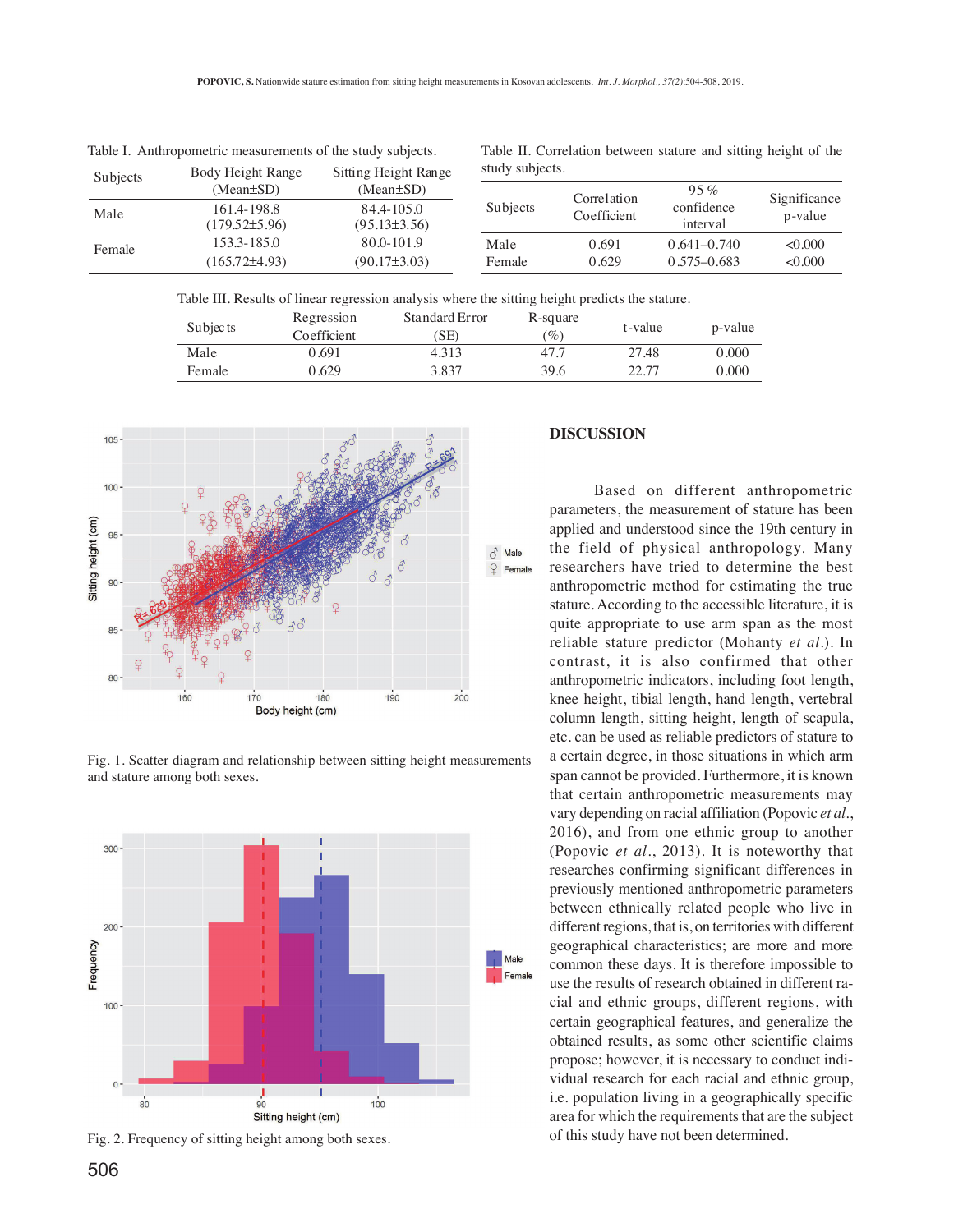In a study conducted by Fredrix *et al*. (2015), it was confirmed that sitting height in adolescents reflects 52 % of stature; accordingly, other age groups (0 to 21 years) also showed a high relation when sitting height/stature ratio was researched, especially for distinctively short or tall children. In the same study, the authors pointed out that the ratio of sitting height and stature changes from 0.68 in infants to 0.52 in adolescents and found that growth and development in the prepuberty period are manifested more in the extremities than in the length of the trunk. Furthermore, a significant number of studies worldwide (Tanner *et al*., 1982; Dangour *et al*., 2002; Bogin *et al*., 2012), over the course of the past century, confirm the fact that the changes in a positive secular trend are observed more in the growth of the limbs than in the growth of the trunk; however, these findings cannot be confirmed for the population in Kosovo. Therefore, the results of this research will make a significant step forward concerning the anthropometric measures themselves but also those related to the interdependence of sitting height and stature.

The results of this study clearly show the specific anthropometric characteristics of the Kosovan population. Interestingly, the majority of the population in Kosovo is represented by Kosovo Albanians, i.e. Kosovars (92.9 %), while none of the remaining ethnic groups exceed 2 % of the total population: Bosnians (1.6 %), Serbs (1.5 %), Turks (1.1 %), Ashkali (0.9 %), Egyptians (0.7 %), Gorani (0.6 %), Roma (0.5 %), while 0.2 % provided no answer. Therefore, there are no significant ethnic differences in the population living in Kosovo; however, as has already been stated, the body composition differs significantly from the body composition of their compatriots living in Albania, which is particularly reflected in the stature. Namely, the Kosovans are about 5 centimetres taller (men:  $179.52 \pm 5.96$  cm, women:  $165.72 \pm$ 4.93 cm) that their compatriots from Albania (J. Jarani, personal communication, 2018), while the average altitude is much more similar to the Montenegrins (Popovic, 2017), their neighbors on the west side, with whom they share mountain chains. It is essential to note that a significant number of authors have described the specific body proportions of the population living on the slopes of the Dinaric Alps, and this particularity of the Kosovans should be, in fact, caused by the same factor.

According to the previously mentioned, the measures of the sitting heights (male: 95.13±3.56 cm; female: 90.17±3.03 cm) should be in line with the stated facts (Fig. 2), that is, they should be different from the members of the same ethnic group from other geographic regions, and that they have a different relationship with stature in both genders. Since the main goal of this study was to test the assumptions about whether the facts are true for the Kosovans, the main outcome of this study is that it has been confirmed that the population in Kosovo has specific body proportions. Specifically, a significant correlation

between the sitting height with stature in both sexes was confirmed (men: 47.7 %, women: 39.6 %), and it can be stated that sitting height is a reliable indicator for assessing stature in both genders in Kosovans, while the obtained results differ significantly in relation to the coefficient of determination acquired in western populations (Fredriks *et al*.), while data in Montenegro and Albania are not available for this issue; however, it is expected that they should be most similar to Montenegrins, analogous to other available anthropometric measures mentioned previously.

The results of this study provide a new reference for the Kosovo population and confirm the need for the development of specific models when it comes to assessing stature for both genders in Kosovo. However, the authors of this study emphasize that in further research, the separation of the population of this country into regional samples should be considered and analysed separately, mostly because the geographical features (such as the type of soil in question) that could affect anthropometric measures used in this study, and because it has been shown that the estimation of actual stature with the help of foot length varies from region to region in Kosovo (Popovic *et al*., 2017b; Masanovic *et al*., 2018). This concern is based on the fact that the entire area of Kosovo does not lie within the Dinaric Alps, which are characteristic in the specific body proportions of the population living in this area. Therefore, in regions on the slopes of other mountain chains, facts that could be confirmed do not correspond to the overall Kosovo sample. Therefore, there is a reasonable assumption that some subsequent studies could confirm that the sitting height/stature ratio could vary from region to region in Kosovo. In contrast, it is worth pointing out that the limitation of this study can be the structure of the sample that was used, which consisted of final year students from high schools. Specifically, some studies assume that the growth and development of adolescents does not cease at that time (P. Grasgruber, personal communication, 2016; G. Jurak, personal communication, 2017), that is, that even after the age of 18 years, people continue to grow, and this growth is characterized by the extension of the trunk, which can significantly affect the results of this study and its final conclusions. Although the above assumptions remain at the level of theory, they are supported by the fact that the average stature of university students is significantly higher than high school students in some countries: Bosnia and Herzegovina (Grasgruber *et al*., 2017; Gardasevic *et al*., 2017), Poland (Wronka & Pawliñska-Chmara, 2009) and Hungary (Szöllosi *et al*., 1998), while in Montenegro these cases (Bjelica *et al*.; Popovic) have not been confirmed, and it can easily happen that the same case is established with the Kosovo population, given the certain similarities between Montenegrins and Kosovars, or some common specific features in relation to other populations in the region. The obvious limitation of this study is the fact that